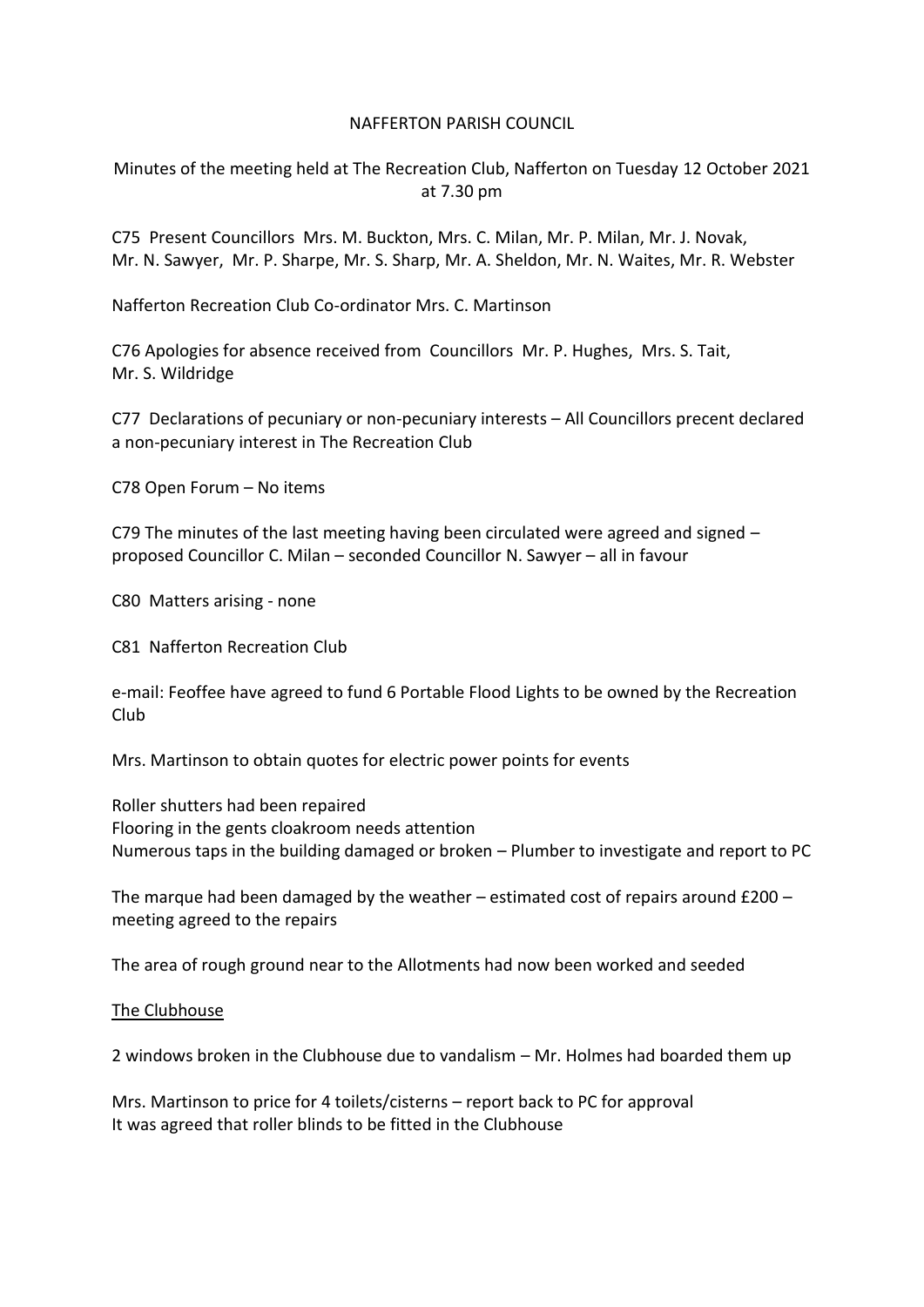Councillor Waites presented the quote from Mr. P. Bates for the internet connection to the Clubhouse at £475 plus vat – Councillor P. Milan proposed the quote be accepted – seconded Councillor C. Milan – all in favour

Card Payment Machines – Councillor Sheldon proposed the purchase of 2 Card Payment Machines at the cost of £99 plus vat each – seconded Councillor Webster – all in favour

Mrs. Martinson outlined forthcoming events at The Recreation Club:

Bonfire 7.11.21

## **Accounts**

Date/Time Above & Beyond – gas - £70.00 W. Taylor – Ceiling tiles, fitting kitchen etc - £919.00 W. Taylor – Painting Clubhouse plus paint - £616.00 ERYC – Cleaning supplies - £160.95 Clever Pastures - £243.00 East Riding Horticulture - £291.84  $Eling - fuel - £47.02$ Bob Stabler – skip - £275.00 28.9.21 – 2133 – H. Kitching & Sons - £14.40 2134 - C & C Painting Contractors - £2520.00 12.10.21 – 2135 – R. Holmes - £183.17

Direct debits from 21.9.21 to 12.10.21

20.9.21 – Npower – £1434.08 27.9.21 – Npower – refund - £180.24

C82 The Mere

Councillor Sharpe volunteered to paint the railings and remove an overhanging branch on the Hazel tree

C83 Flooding/Drainage Report – no issues

C84 Planning

21/03239/PLF – Erection of single storey extension to existing joinery workshop – rear of 26 Priestgate, Nafferton – we have no observations to make on this application

21/03189/STVAR – Variation of condition 3 (20/01962/STVAR) – field grid reference 504139 45654 – Back Lane, Skerne – we have no observations to make on this application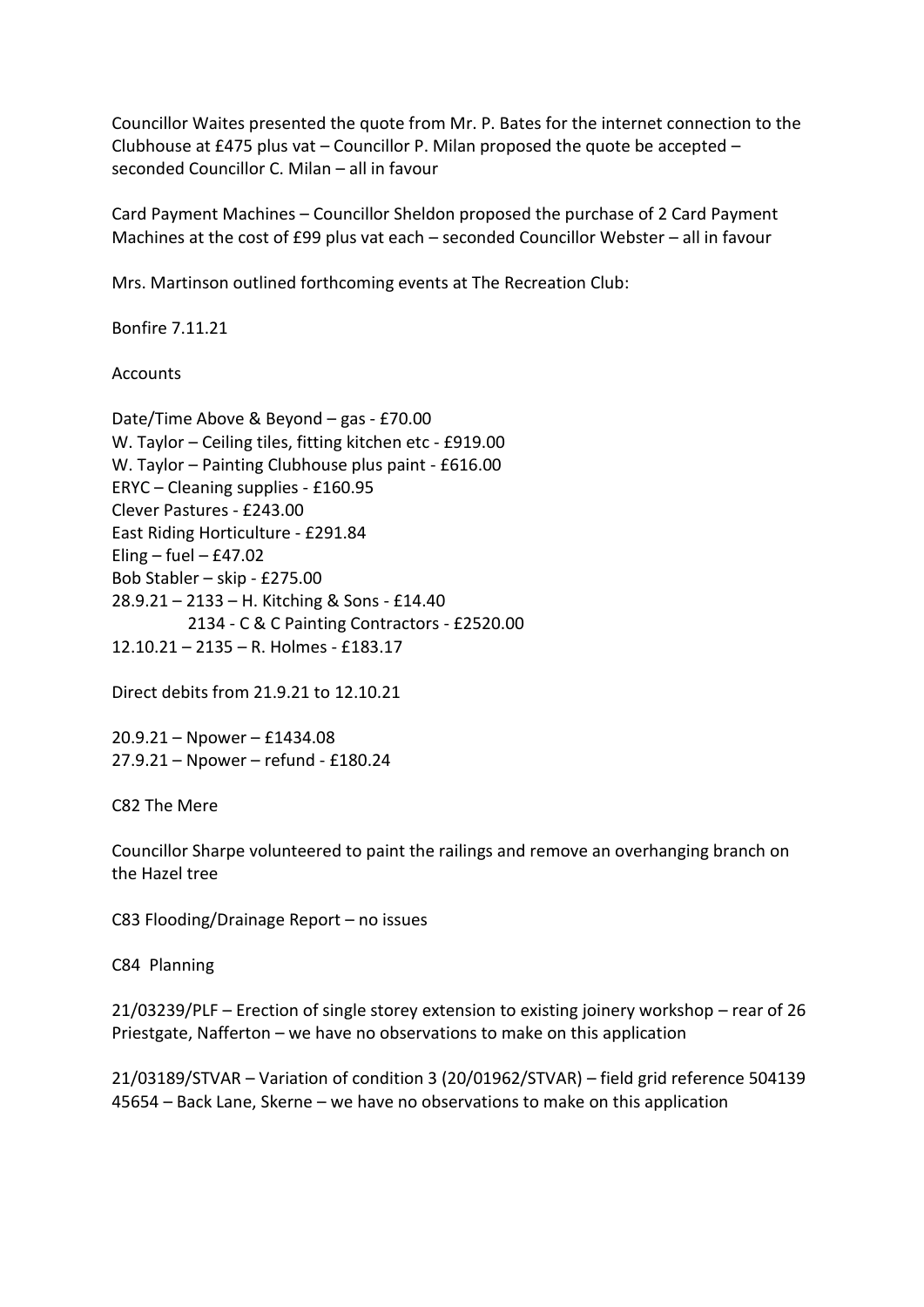21/03049/PLF – Erection of single storey extension to rear involving demolition of existing (part retrospective) – Spring Cottage, Carr Lane, Nafferton – we have no observations to make on this application

21/03596/PLF – Erection of 4 car garage with storage loft – Wold House, Wold Road, Nafferton – we have no observations to make on this application

21/03786/TCA – Crown lift 1 Oak Tree to allow more light into house and garden – The Hall, Hall Close, Nafferton – we have no observations to make on this application

Planning decisions:

21/02255/STPLF – Erection of 32,000 brid free range unit – land south of Driffield Road, Nafferton – granted

21/01614/STVAR – Variation of condition 2 – land north of Yew Tree Cottage, Bridlington Road, Driffield - granted

C85 Correspondence

Newbald PC – The Relationship between ERYC and Parish Councils

Web: M. Jackson – Telephone kiosks for greenhouses – the PC refused – vandalism potential D. Hutchings – Speeding on New Road – clerk responded N. Sadler – Speeding on Westend Falls – clerk responded

East Riding of Yorkshire Council

Town & Parish Council Charter Consultation Revised Model Code of Conduct – Councillor Webster proposed Nafferton PC adopt the Revised Model Code of Conduct as presented – seconded Councillor Sawyer – all in favour

C86 Committee Reports

Village Hall – No meeting Feoffee – Funding granted to Nafferton Recreation Club for portable lighting Playground – Refurbishment on going Web – Councillor Waites had updated web site

C87 Village Maintenance

Roof damage to the Citizen Link Building – Mr. Holmes to repair

C88 Remembrance Day

Councillors Buckton and Novak updated the meeting